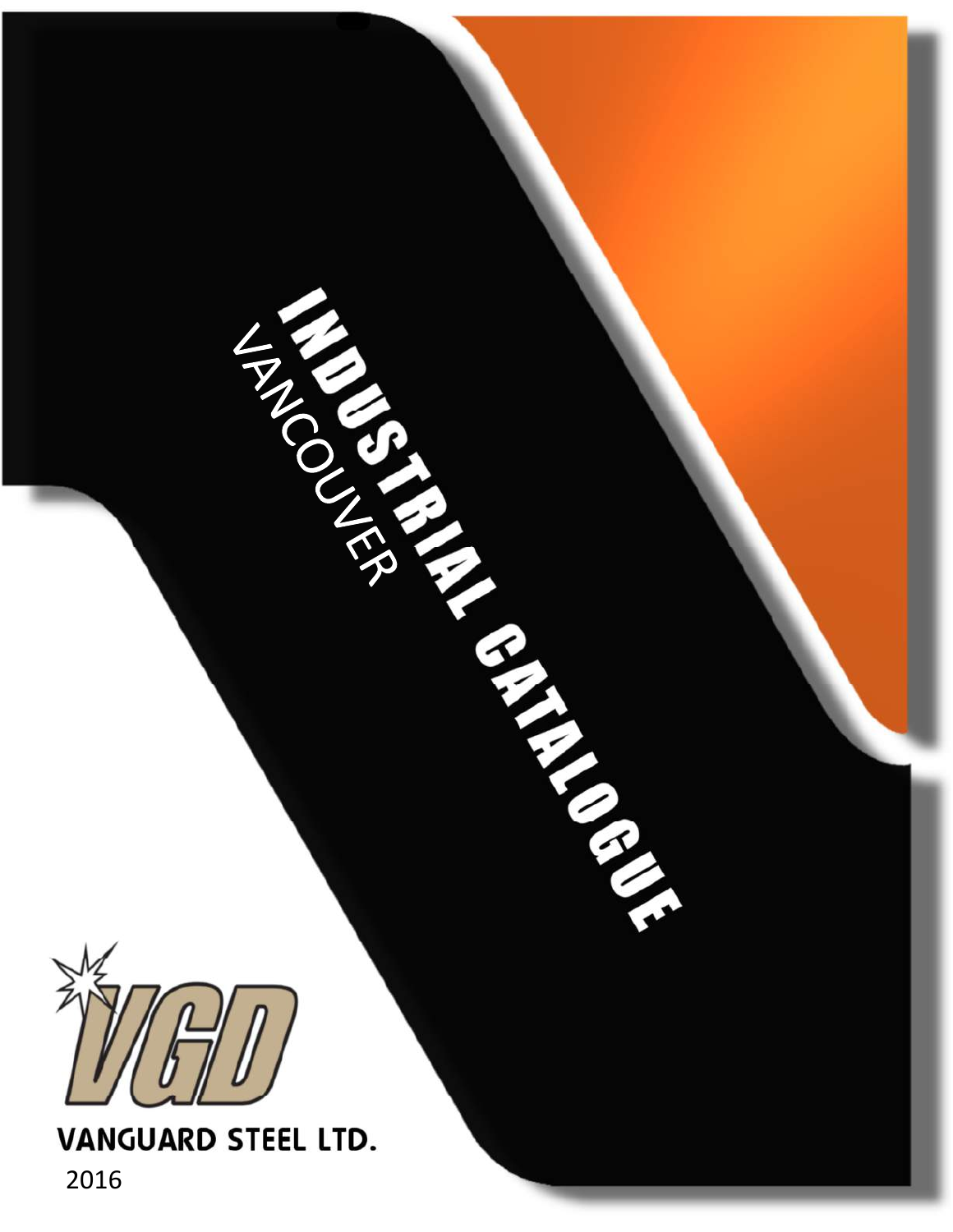

LOGGING SUPPLIES

## **LOGGING SUPPLIES**









www.vanguardsteelvancouver.com www.vanguardsteel.com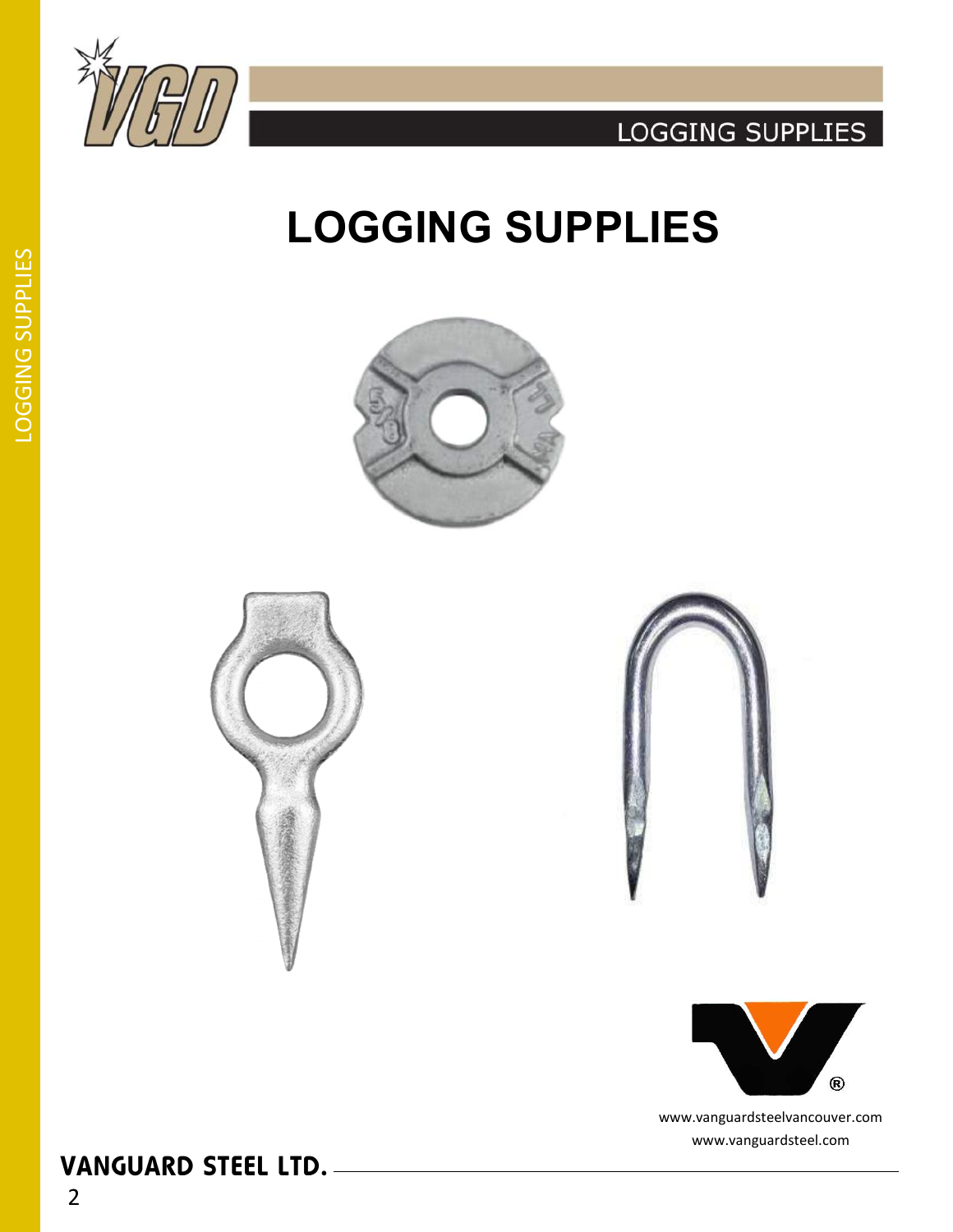

 $\overline{\phantom{a}}$ 

 $\overline{\phantom{a}}$  $\overline{\phantom{a}}$  $\overline{\phantom{a}}$  $\overline{\phantom{a}}$  $\overline{\phantom{a}}$  $\overline{\phantom{a}}$  $\overline{\phantom{a}}$  $\overline{\phantom{a}}$  $\overline{\phantom{a}}$  $\overline{\phantom{a}}$  $\overline{\phantom{a}}$  $\overline{\phantom{a}}$  $\overline{\phantom{a}}$  $\overline{\phantom{a}}$  $\overline{\phantom{a}}$  $\overline{\phantom{a}}$  $\overline{\phantom{a}}$  $\overline{\phantom{a}}$  $\overline{\phantom{a}}$  $\overline{\phantom{a}}$  $\overline{\phantom{a}}$  $\overline{\phantom{a}}$  $\overline{\phantom{a}}$  $\overline{\phantom{a}}$  $\overline{\phantom{a}}$  $\overline{\phantom{a}}$  $\overline{\phantom{a}}$  $\overline{\phantom{a}}$  $\overline{\phantom{a}}$ 

## LOGGING SUPPLIES TABLE OF CONTENTS

|                       | Page |
|-----------------------|------|
| <b>Log Staples</b>    |      |
| <b>Rafting Dogs</b>   |      |
| <b>Timber Washers</b> |      |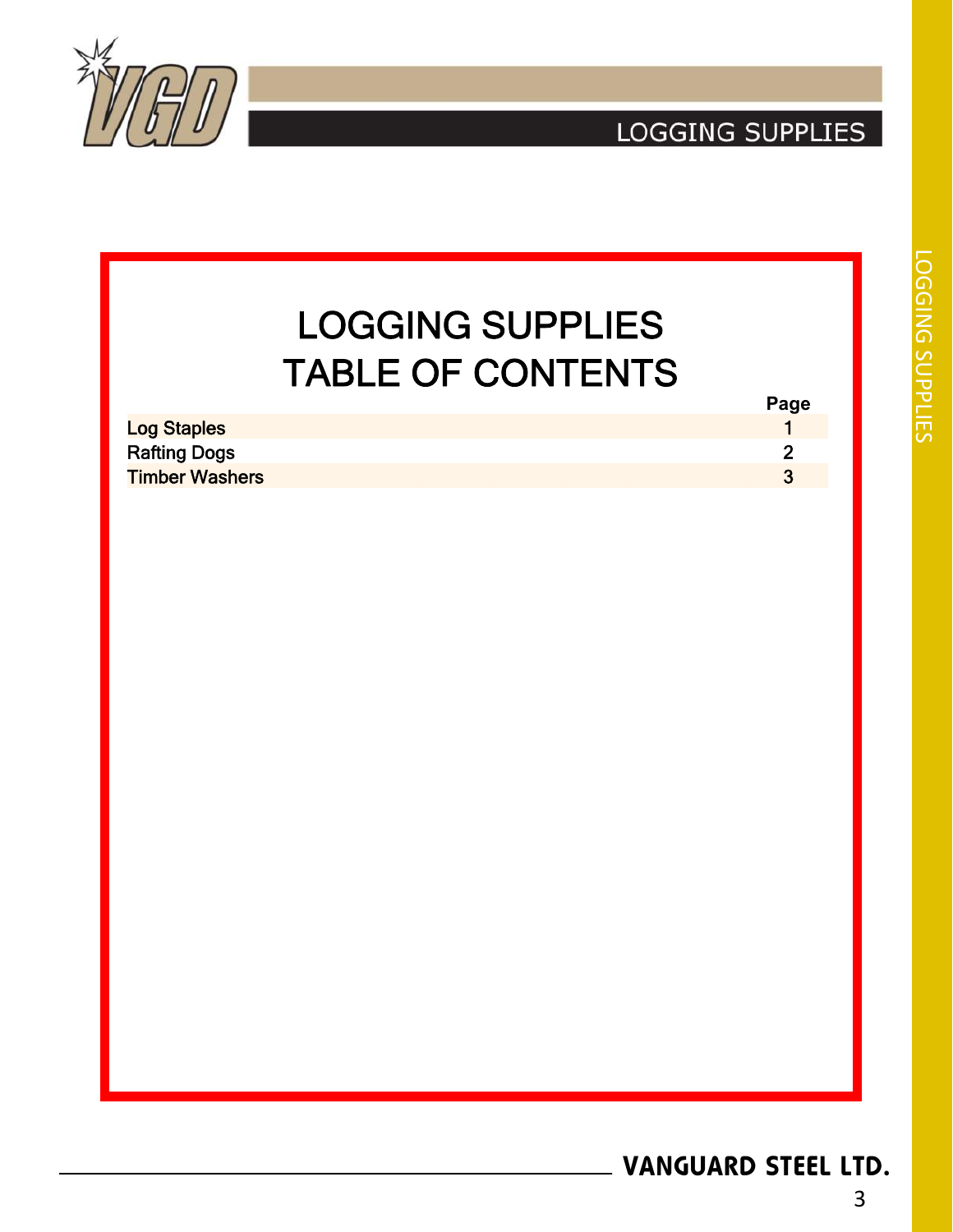

## Diamond Point Log Staples

Heavy duty staples are ideal for fastening fencing, wire, meshing and netting to wooden post logs, log barges, rails, etc.

Electro galvanized steel for longer life.



| <b>Log Staples</b> | Inside     | Weight | Product  |
|--------------------|------------|--------|----------|
| Size (in.)         | Length     | lbs/pc | Code     |
| 3/8 X 4"           | 4"         | 0.25   | 29972440 |
| 3/8 X 4-1/2"       | $4 - 1/2"$ | 0.28   | 29972445 |
| $3/8 \times 5"$    | 5"         | 0.31   | 29972450 |
| $1/2 \times 4"$    | 4"         | 0.56   | 29973240 |
| $1/2$ X 4-1/2"     | $4 - 1/2"$ | 0.63   | 29973245 |
| $1/2 \times 5$ "   | 5"         | 0.70   | 29973250 |
| $1/2 \times 6"$    | 6"         | 0.84   | 29973260 |

Material Mild Steel

Finish: Electro Galvanized or Self Colour

### Other sizes available upon request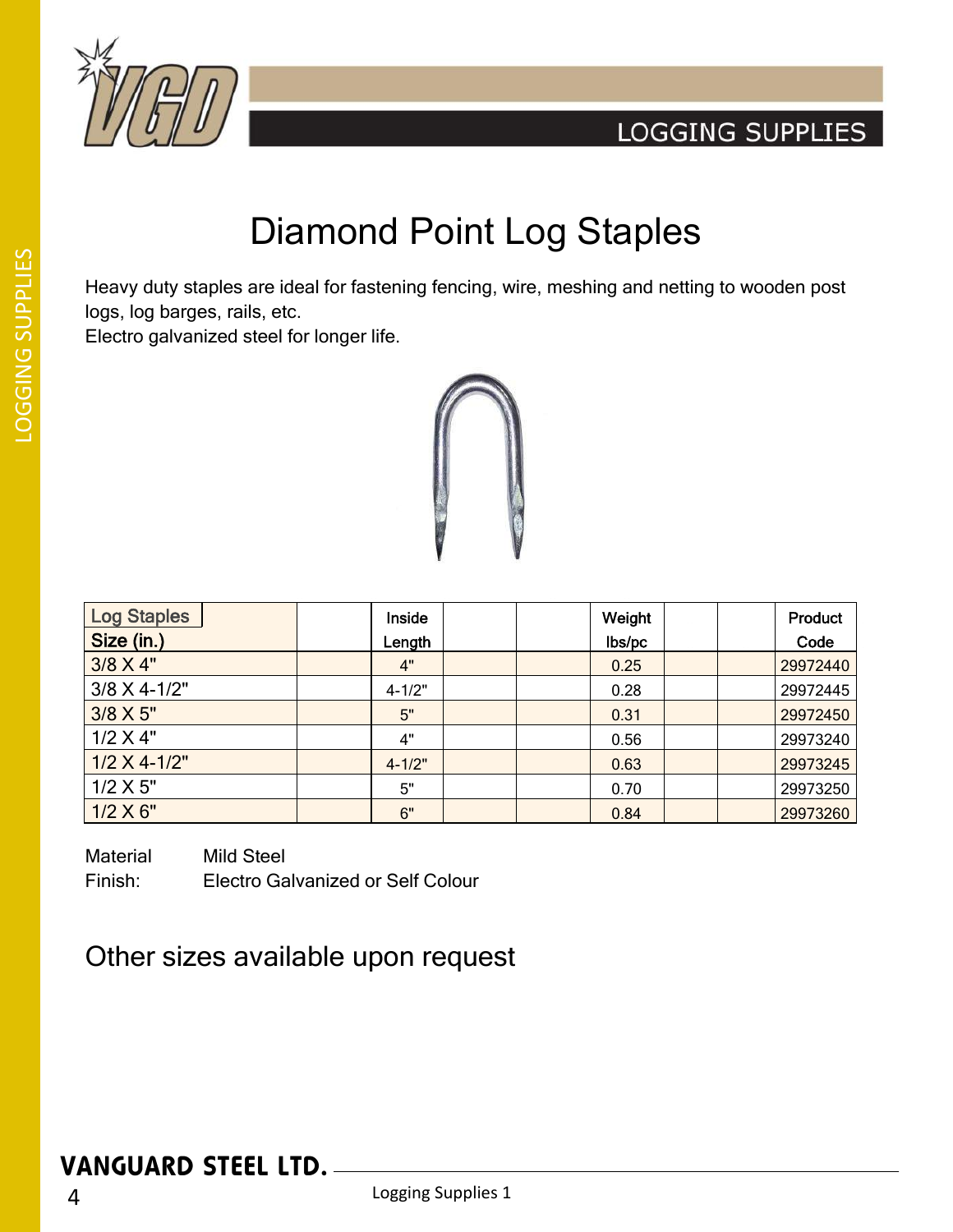

## Flat Head Rafting Dogs

Rafting dogs with flat hammering heads, drop forged, in various sizes are commonly used in the logging industry to keep logs together.

They are hammered into logs to provide a place for attaching wire rope, chain, etc.



| <b>Rafting Dogs</b> | Hole<br>Length |             | Weight |        |  | Product  |
|---------------------|----------------|-------------|--------|--------|--|----------|
| Size (in.)          |                | Dia.        |        | lbs/pc |  | Code     |
| 1/2"                | 6"             | $1 - 3/16"$ |        | 0.63   |  | 29960032 |
| 5/8"                | $6 - 1/2"$     | $1 - 7/16"$ |        | 0.95   |  | 29960040 |

Material Mild Steel Finish: Electro Galvanized or Self Colour

## Other sizes available upon request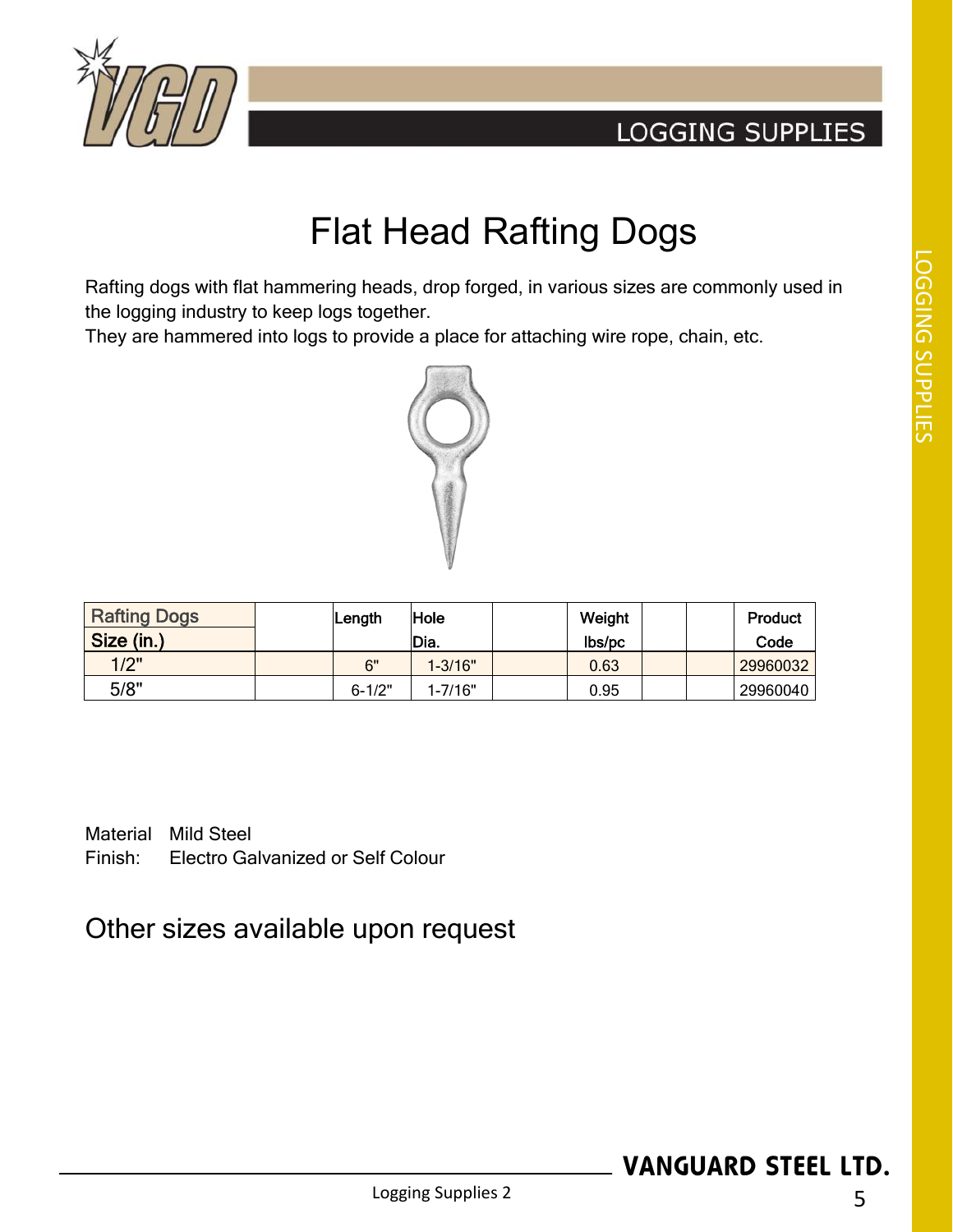

## LOGGING SUPPLIES

## Timber Washers

Malleable round washers are used in various types of wood construction. These oversized washers have a large bearing surface designed to prevent heads and nuts from pulling into the wood.



| <b>Timber Washers</b> | Hole        | Outer        | <b>Thickness</b> | Weight |  | Product  |
|-----------------------|-------------|--------------|------------------|--------|--|----------|
| Size (in.)            | <b>Size</b> | Diameter     |                  | lbs/pc |  | Code     |
| 1/2"                  | 1/2"        | $2 - 1/2"$   | 1/4"             | 0.37   |  | 29720032 |
| 5/8"                  | 5/8"        | $2 - 5/8"$   | 1/4"             | 0.44   |  | 29720040 |
| 3/4"                  | 3/4"        | $2 - 15/16"$ | 3/8"             | 0.50   |  | 29720048 |
| 7/8"                  | 7/8"        | 3-9/16"      | 1/2"             | 0.95   |  | 29720056 |
| 1"                    | 1"          | $3 - 3/4"$   | 1/2"             | 1.50   |  | 29720100 |

Material Malleable Steel Finish: Hot Dip Galvanized

### Other sizes available upon request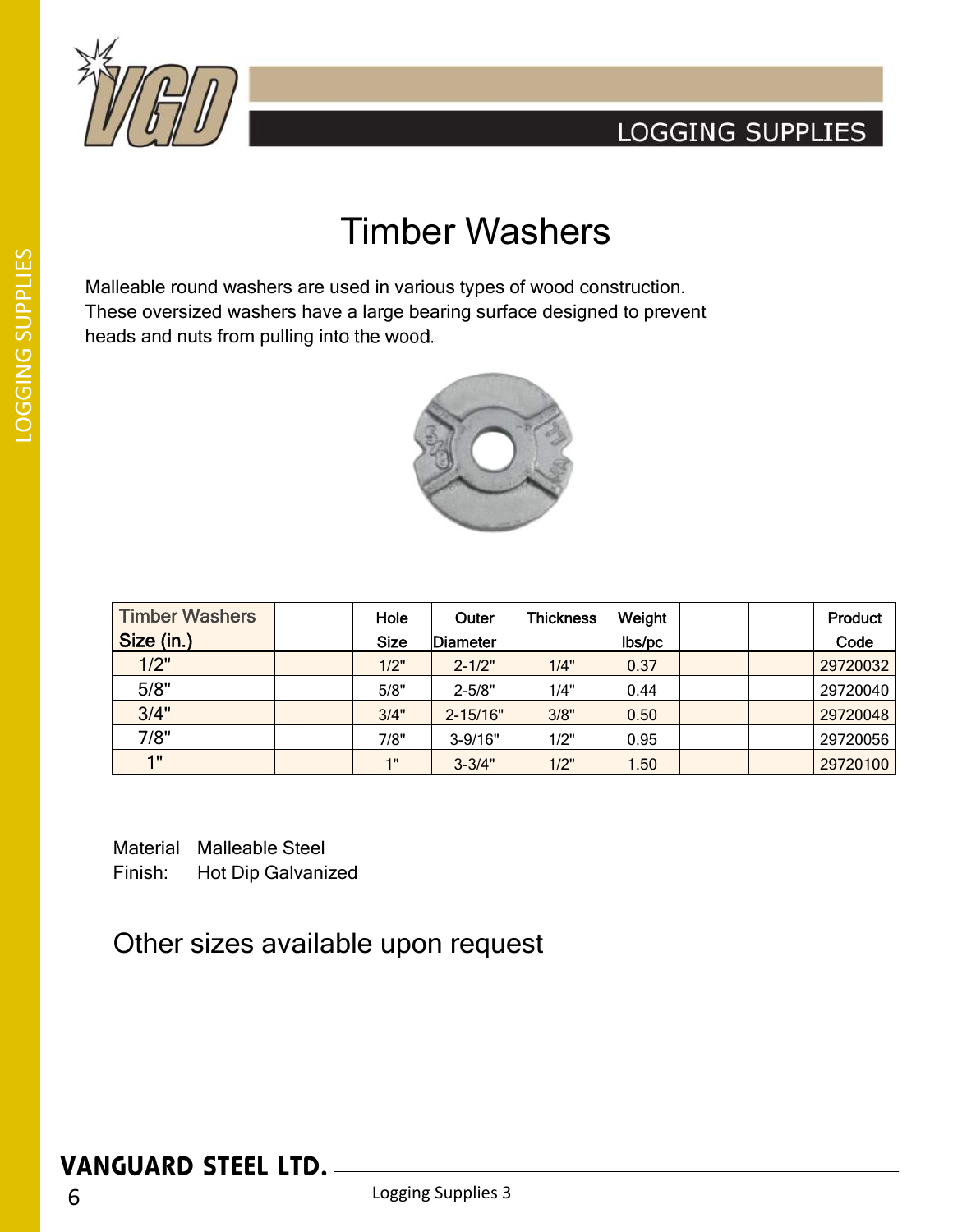

#### **General Warnings**

All Vanguard rigging products are sold with the express understanding that both the purchaser and the end user are thoroughly familiar with the safe, proper and acceptable applications of the products.

It is the responsibility of the end user to establish proper safety programs and to provide thorough training for all personnel prior to use. The training programs must meet any federal/provincial/state/local code requirements, existing plant/site safety rules and regulations, and all instructions provided in the applicable section of this catalogue. Product failure can occur due to abuse, misapplication, lack of maintenance, use by unqualified personnel and improper inspection prior to use. Any failure of rigging products may result in property damage, personal injury and even **death!!!!** 

#### **Standards**

There are numerous government and industrial standards that cover rigging products. This catalogue makes no attempt to reference all of them; it references to the standards that are most frequently asked about.

#### **Working Load Limit (WLL) – Safe Working Load (SWL)**

The Working Load Limits shown in this catalogue are applicable to products that are new or "in as new" condition. The Working Load Limits ratings refer to the maximum amount of force or load that the rigging product can carry under normal working/environmental conditions. The Working Load Limits and Design Factory can be affected by wear, misuse, overloading, shock loading, side loading, corrosion, deformation, product alteration and other use conditions. Inspection of rigging products prior to use is required to determine whether the product continues to meet the assigned WLL provided in this catalogue, should be used at a reduced rating or removed from service.

#### The WLL rating must never be exceeded!!!!



#### General information disclaimer

The contents contained in this publication are for general information only.

Although every effort has been made to assure the accuracy of the information at time of print, persons who use the Catalog should note that ratings, laws, rules, and policies change from time to time and that these changes may alter the information contained in this publication.

Vanguard Steel Ltd. assumes no liability for Catalog errors or omissions.

It is the responsibility of each person who uses this Catalog to ascertain current information that pertains to the individual lifting program, particularly with regard to satisfactory safety compliance requirements. Check your Provincial and Local safety standards before any operation or lift is attempted.

It is the responsibility of the person/operator to frequently search for updated reference information.

Do not use lesser than matching Grade components for any lifting application ! Do not use Slings, Chains or Accessories with signs of wear or deformation !

Inspections - Each day before being used, the sling and all fastenings and attachments shall be inspected for damage or defects by a competent person designated by the employer. Additional inspections shall be performed during sling use where service conditions warrant. Damaged or defective slings shall be immediately removed from service.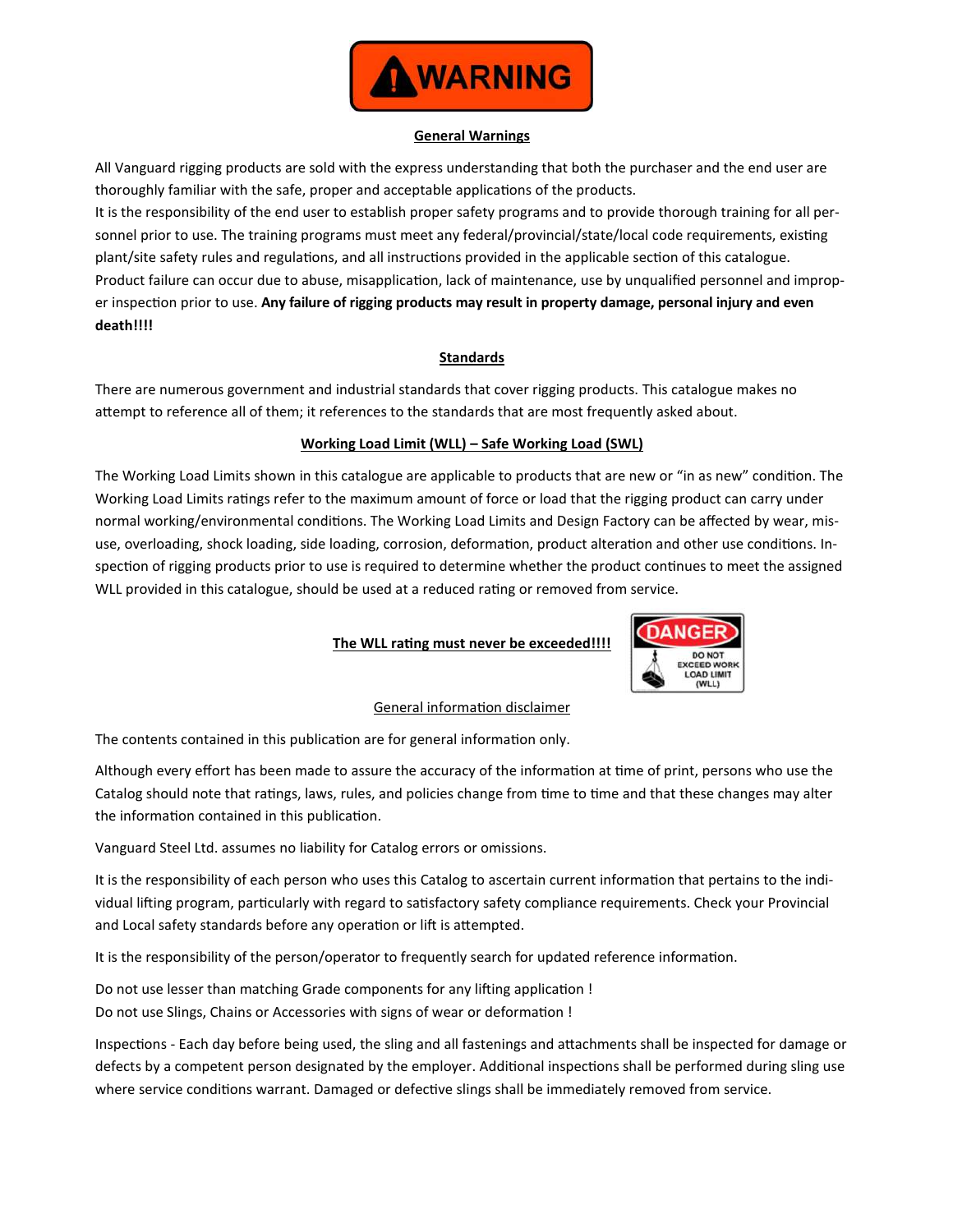## Five Locations to Serve You

Toronto Head Office 2160 Meadowpine Blvd. Mississauga, Ontario L5N 6H6 Phone (905) 821-1100 Fax (905) 821-2024



Montreal 2205 de l'Aviation Dorval, Quebec H9P 2X6 Phone (514) 685-1515 Fax (514) 685-1516

Winnipeg 190 Omands Creek Blvd. Winnipeg, Manitoba R2R 1V7 Phone (204) 694-2259 Fax (204) 633-7230

Edmonton 7606 McIntyre Road, N.W. Edmonton, Alberta T6E 6Z1 Phone (780) 466-1115 Fax (780) 469-4545

Vancouver 7880 Fraser Park Drive Burnaby, BC V5J 5L8 Phone (604) 294-3191 Fax (604) 294-8845